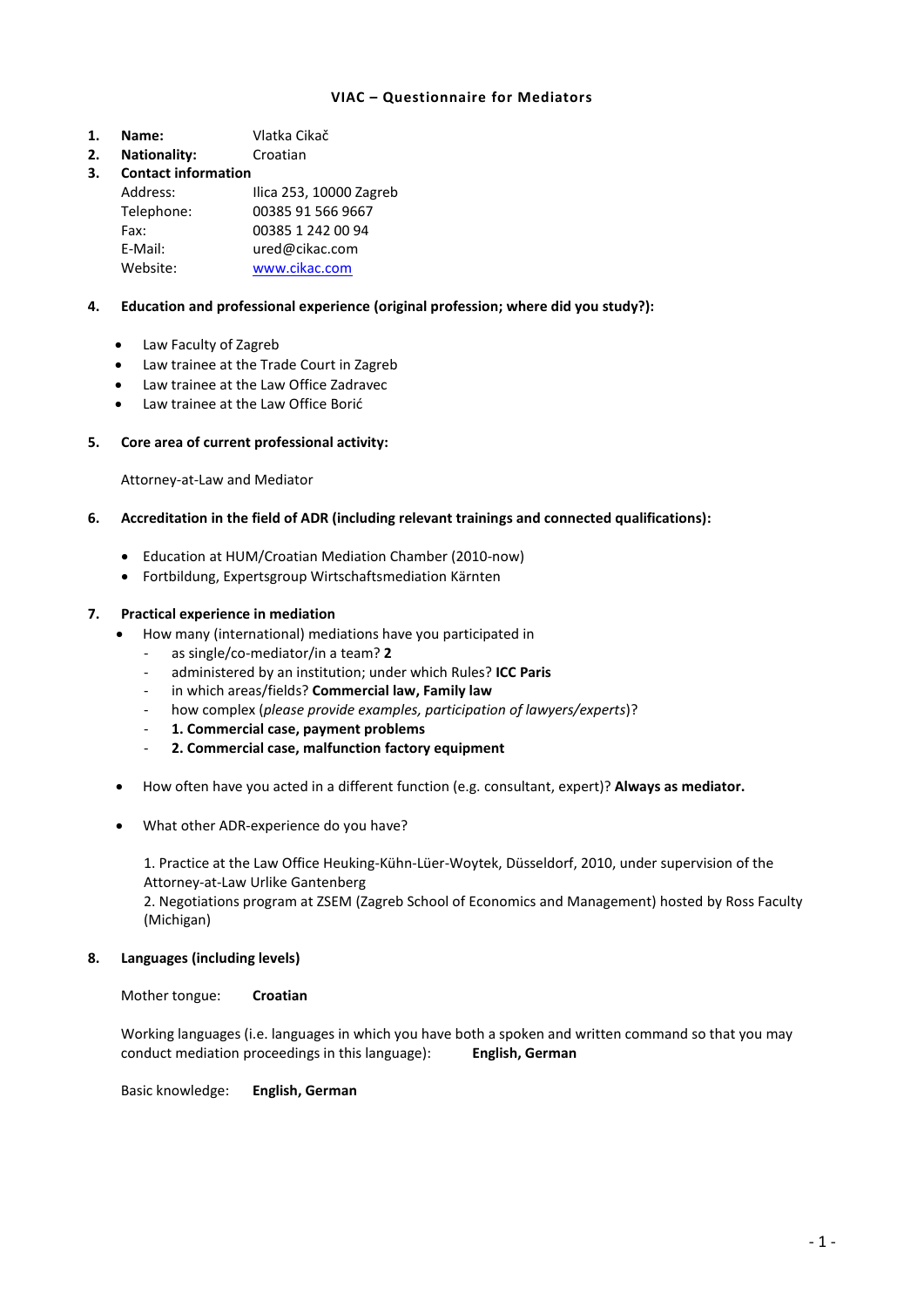# **9. Style of mediation**

*Where do you see yourself? Please tick box as appropriate or indicate your preferred style.*



*©* Alexander, Nadja (2011) "The Mediation Meta-Model - the realities of mediation practice," *ADR Bulletin*: Vol. 12: No. 6, Article 5.

Available at[: http://epublications.bond.edu.au/adr/vol12/iss6/5;](http://epublications.bond.edu.au/adr/vol12/iss6/5) *see also here for a detailed description of the 6 mediation styles.*

### **10. Please describe aspects of your personality which could be interesting to clients you are going to mediate; what would former clients emphasize in your work?**

- empathy towards people's problems
- sensitive in complex court-case situation
- 15 years of experience in commercial cases as attorney-at-law
- 15 years of experience working with family businesses
- 15 years of experience in cross-border family mediation
- **11. Publications and other activities in ADR related matters (e.g. training sessions, seminars, conferences, articles and others):**
	- founder and Chair of the ADR (Arbitration & Mediation) Committee at the AmCham/American Chamber of Commerce in Croatia
	- articles about Family Business Mediation published in professional periodicals
	- lectures about Family Business Mediation in HUM (Croatian Mediation Chamber) and other business conferences, Lider (Magazin and Business Conference) etc.

### **12. Memberships in mediation institutions / functions in mediation institutions/organizations:**

- Croatian Mediation Chamber (HUM)
- International Mediation Center for Family Conflict and Child Abduction (MiKK)

### **13. Special expertise or specializations (***please list a maximum of three***) in your ADR-practice:**

- Croatian-German/Austrian commercial cases
- family cross-border mediation
- family business mediation

### **14. Soft Skills (e.g. intercultural competences):**

- fluent German, English language knowledge
- 15 years of experience with German, English speaking clients
- experience in family law matters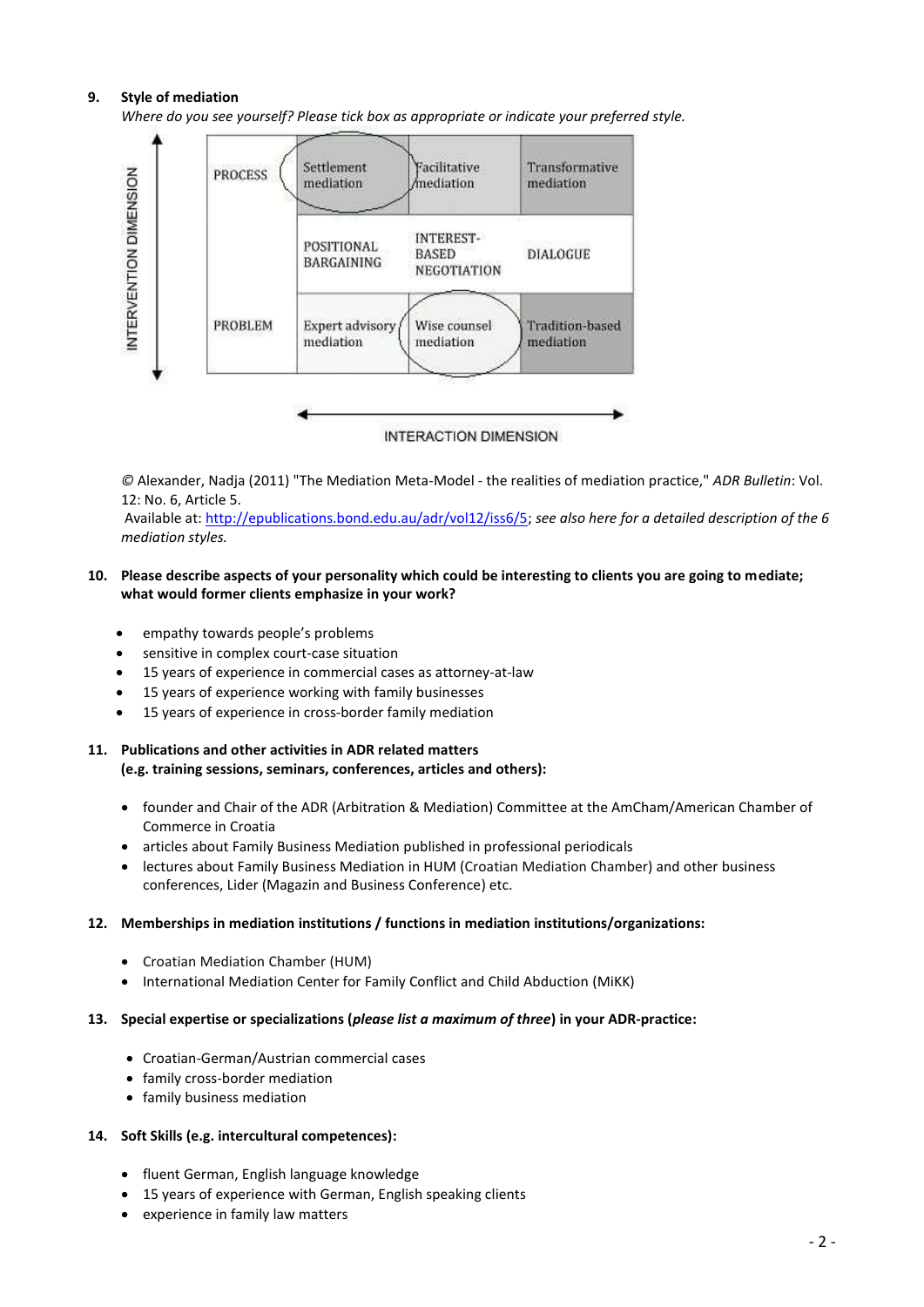### **15. How do you ensure your professional quality (e.g. coaching, practice supervision, etc?**

- by practicing supervision at HUM
- by working on mediation cases

# **16. Date of birth:** 06.02.1979

I have completed this questionnaire to the above to the best of my knowledge and believe it is accurate. I understand that the above information will be used for VIAC's internal use and may be given to interested persons or may be published on VIAC's website.

Date and signature, 09.02.2017, Vlatka Cikač

Vlatka Ckač